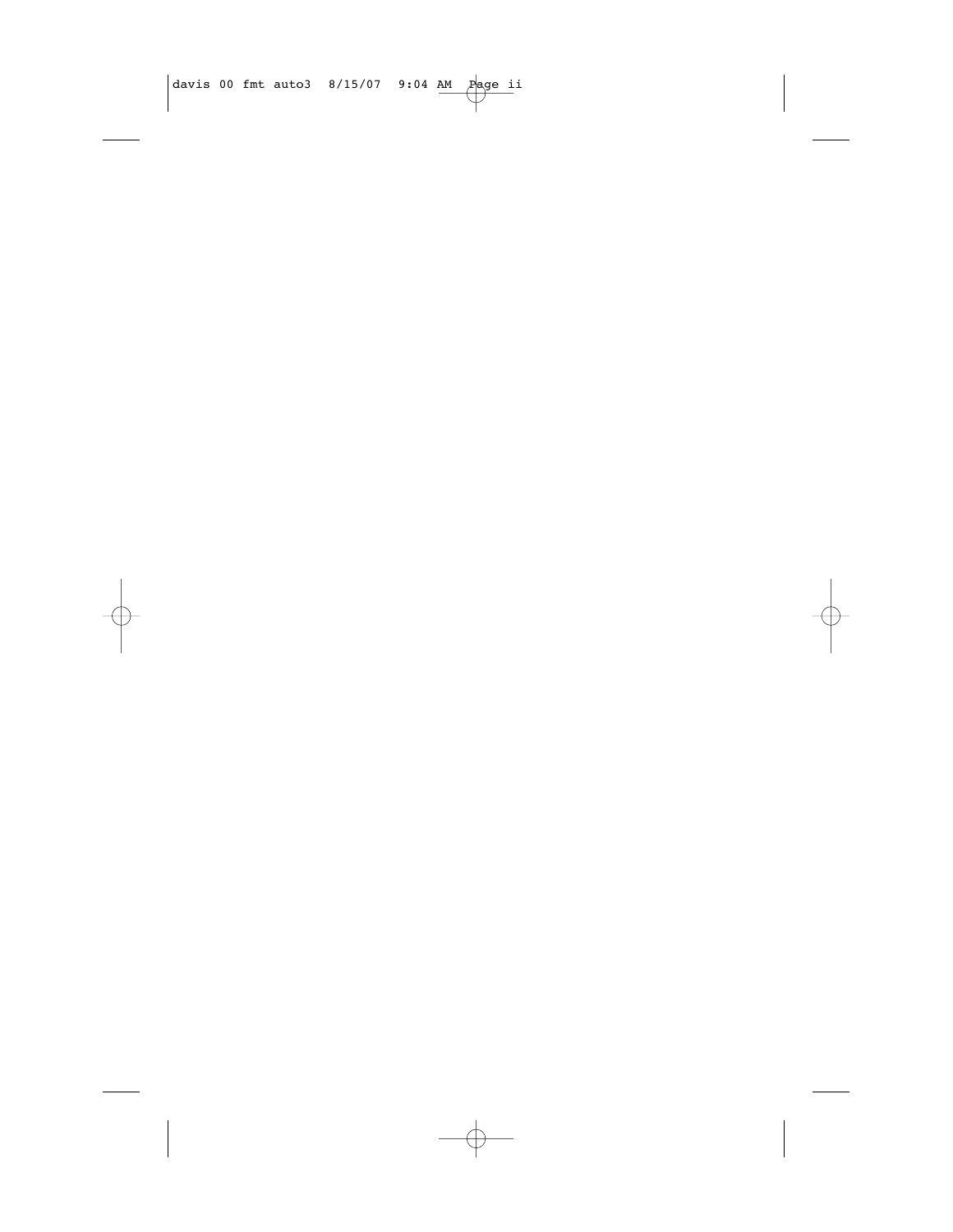# **Chaos in the Classroom**

## *A New Theory of Teaching and Learning*

Elizabeth Jane Davis Thomas J. Smith Dorothy Leflore

Carolina Academic Press Durham, North Carolina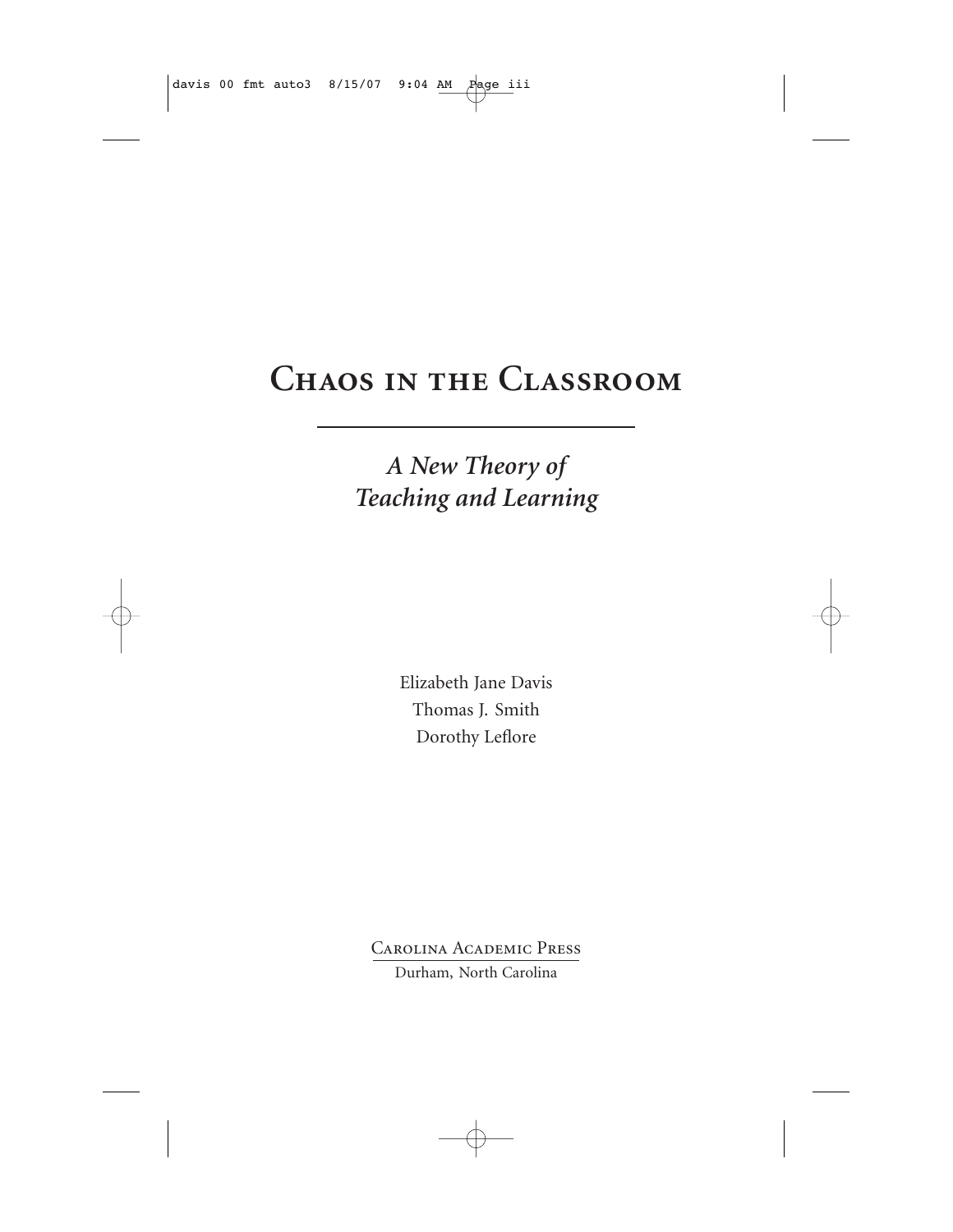Copyright © 2008 Elizabeth Jane Davis Thomas J. Smith Dorothy Leflore All Rights Reserved

#### **Library of Congress Cataloging-in-Publication Data**

Davis, Elizabeth Jane, 1936-

Chaos in the classroom : a new theory of teaching and learning / by Elizabeth Jane Davis, Thomas J. Smith, Dorothy Leflore.

p. cm.

Includes bibliographical references and index.

ISBN 10: 1-59460-407-X

ISBN 13: 978-1-59460-407-2 (alk. paper)

1. Learning. 2. Cognition in children. I. Smith, Thomas J. (Thomas Jean), 1949- II. Leflore, Dorothy, 1944- III. Title.

LB1060.D384 2007 370.15'23--dc22

2007031323

Carolina Academic Press 700 Kent Street Durham, North Carolina 27701 Telephone (919) 489-7486 Fax (919) 493-5668 www.cap-press.com

Printed in the United States of America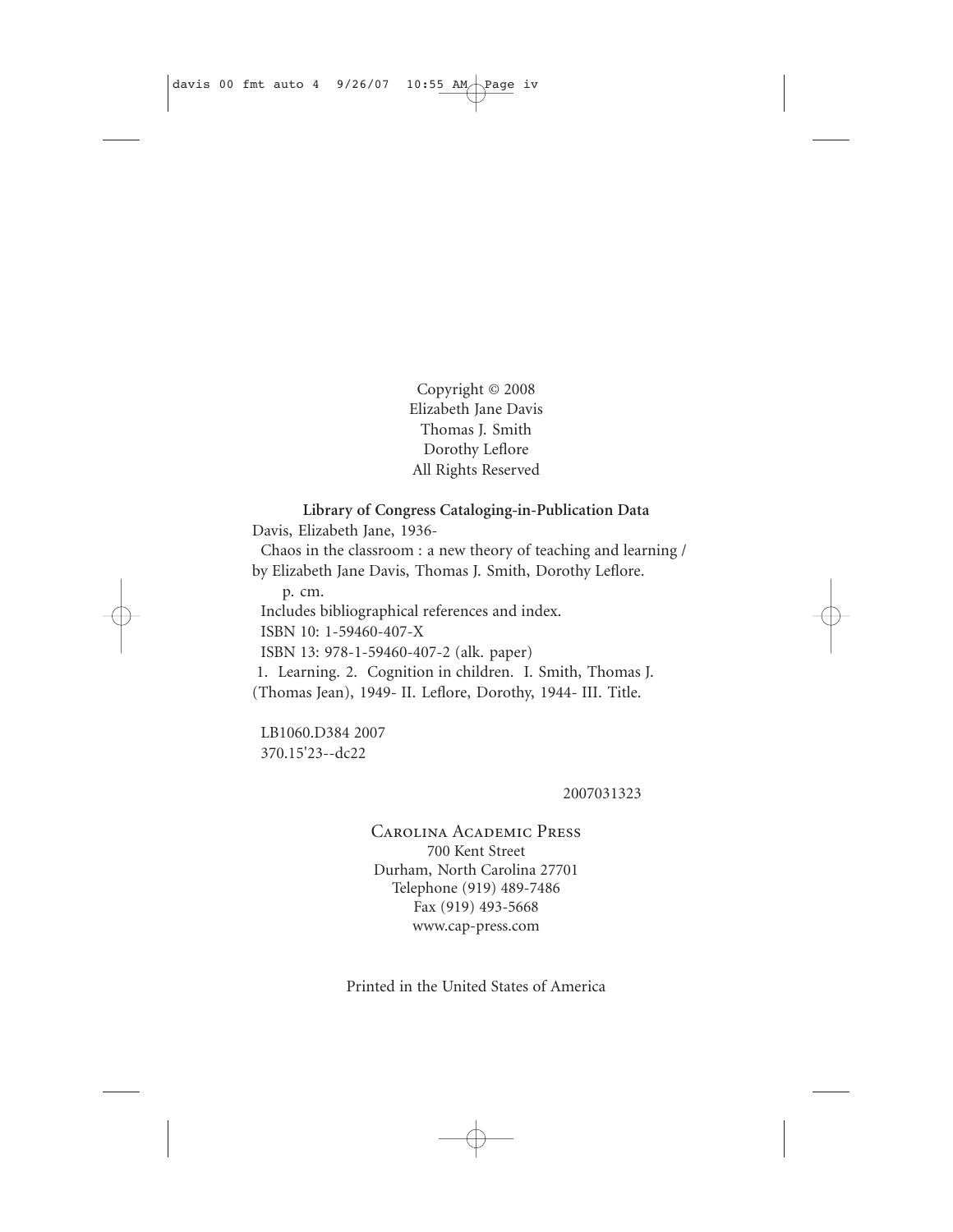## CONTENTS

### **Introduction** vii

| Chapter 1 The Nonlinear Dynamic Theory of Learning | $\overline{3}$ |
|----------------------------------------------------|----------------|
| A New Theory                                       | 3              |
| Why Do We Need a New Theory of Learning?           | $\overline{4}$ |
| Beginning with Critical Thinking for Every Child   | 5              |
| Chaos Theory As a Window to the Learning Process   | 7              |
| Sensitive Dependence on Initial Conditions         | 8              |
| Iteration                                          | 10             |
| Self-Similarity (Fractals), Catastrophe Shelves,   |                |
| Density and Strange Attractors                     | 13             |
| Summary                                            | 18             |
| Chapter 2 Brain-Based Teaching Theory              | 21             |
| Each Brain Is Unique                               | 21             |
| Brains Are Globally Stable but Locally Flexible,   |                |
| Incredibly Complex, Are Uniquely Shaped by         |                |
| Experiences, and Maintain Their Ability to         |                |
| Restructure Themselves throughout Life             | 23             |
| Emotions Are Critical to the Restructuring Process | 25             |
| Brains Act to Create Meaning through a Process of  |                |
| Compare/Contrast and Patterning                    | 27             |
| Brains Create Meaning within Contexts              | 29             |
| Summary                                            | 31             |
|                                                    |                |
| Chapter 3 Finding the Strange Attractor            | 33             |
| The Structure Underlying Chaos                     | 33             |
| Graphing the Strange Attractor                     | 34             |
|                                                    |                |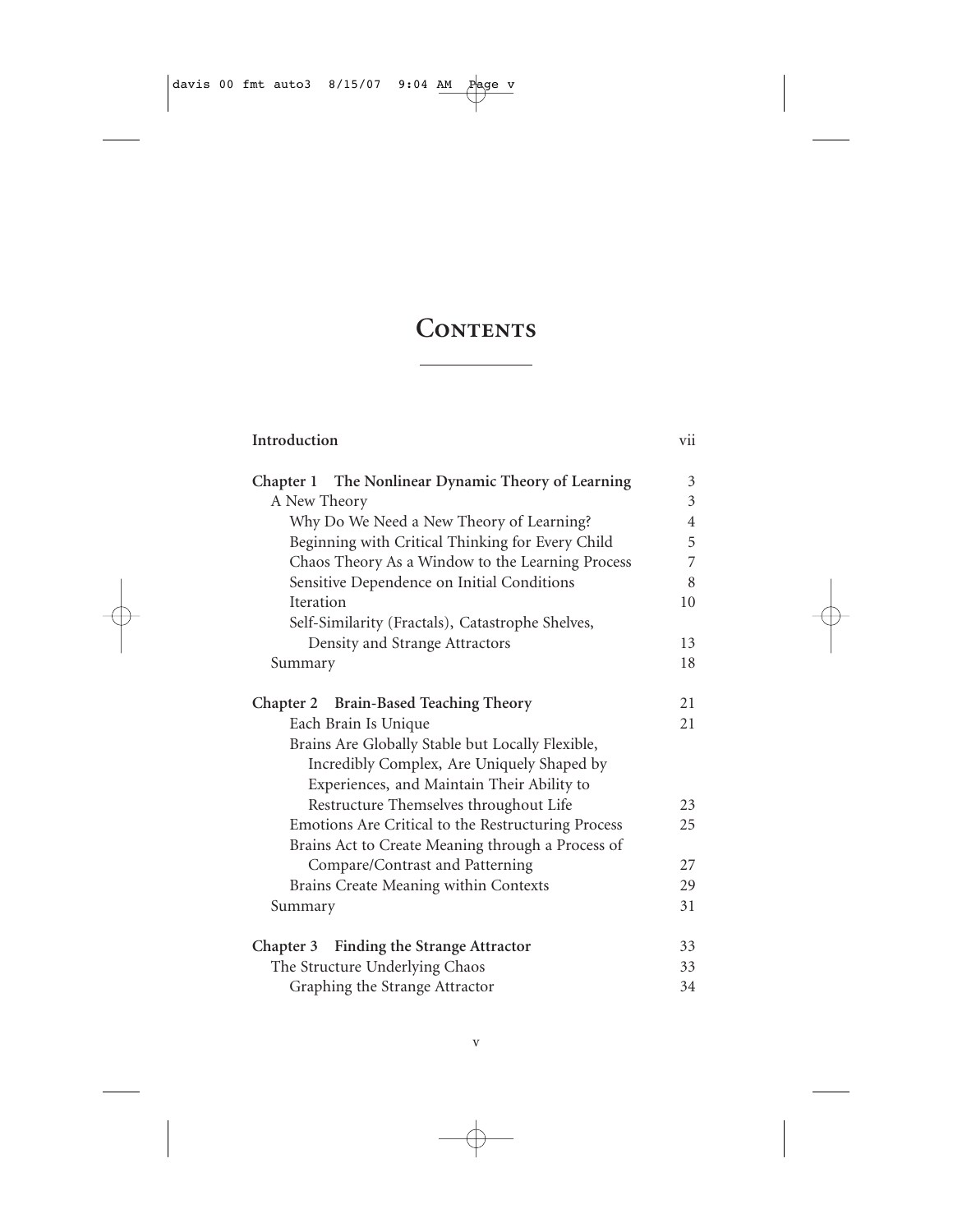| The Didactic Lesson                              | 37 |
|--------------------------------------------------|----|
| A Random Discussion                              | 42 |
| Summary                                          | 47 |
| Chapter 4 Headfirst and on Purpose               | 49 |
| Over the Catastrophe Shelf                       | 49 |
| The First Class                                  | 50 |
| The Second Class                                 | 52 |
| The Third Class                                  | 56 |
| Headfirst and on Purpose                         | 65 |
| Summary                                          | 71 |
| Chapter 5 Creating Chaos and Loving It           | 73 |
| <b>Implications for Teachers</b>                 | 73 |
| Chaos Theory As a Window to the Learning Process | 74 |
| What Is a Catastrophe Shelf and                  |    |
| How Do We Get Students on One?                   | 78 |
| Summary                                          | 88 |
| References                                       | 89 |
| Index                                            | 91 |
|                                                  |    |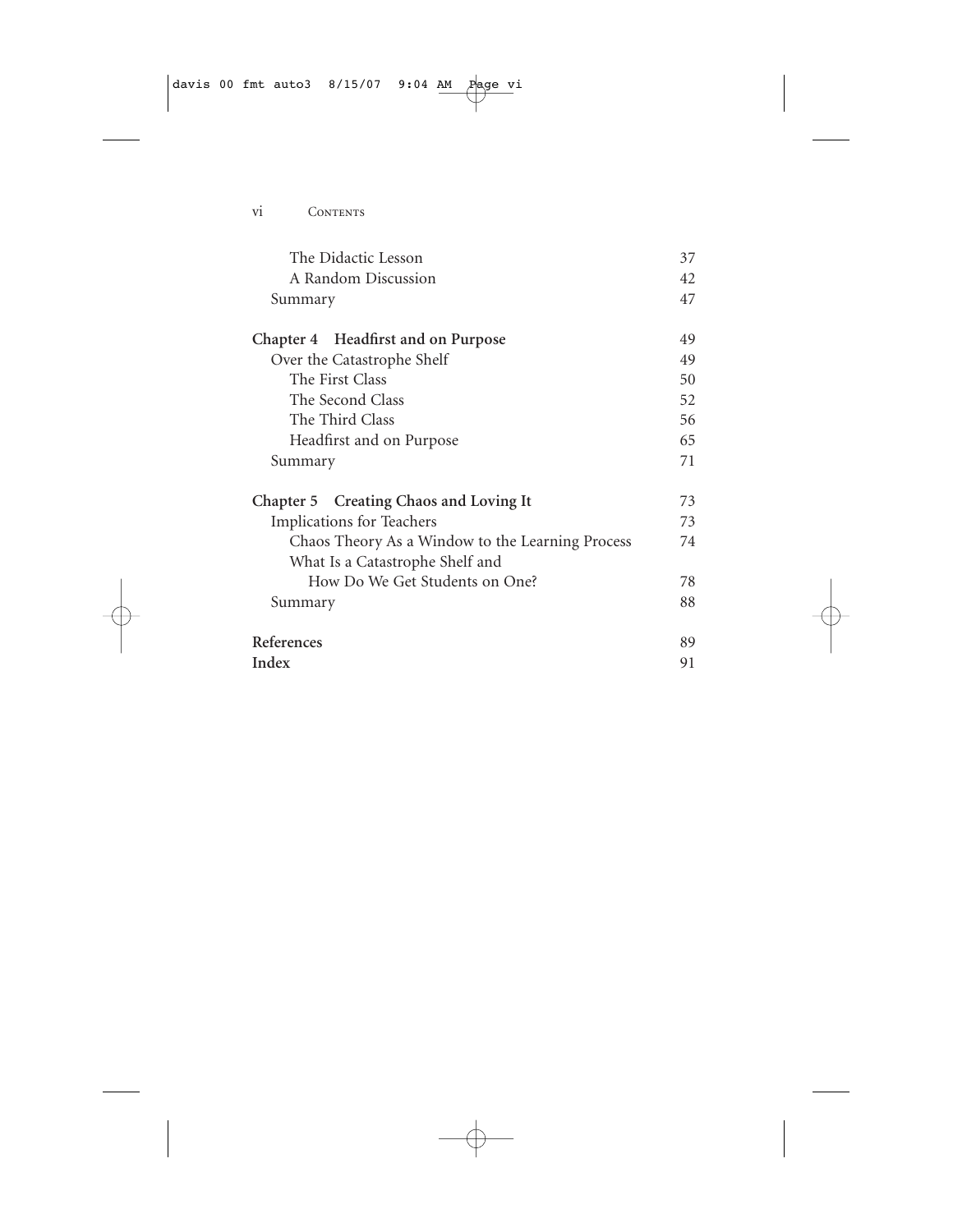### **INTRODUCTION**

Dr. Lelia Vickers Dean, School of Education North Carolina A&T State University

This book, *Chaos in the Classroom*, considers what most researchers may not, that there is a definitive relationship between chaos theory, critical thinking, and brain research. While others have attempted to examine one of these ideas, Davis, Smith, and Leflore advocate that a definitive relationship exists between these three concepts and that this relationship has a positive impact upon students in classrooms. There are numerous theories that consider how students learn, but chaos theory is one of those that many educators have not sought to understand, let alone implement in educational settings.

Many educators still rely upon a linearly reductive conception of cognition that posits knowledge to be independent and external to the student's reality. Such a worldview mandates that teachers insert knowledge into the minds of the students in the most effective and efficient method possible, irrespective of context. Therefore, conceptualization is inhibited and students are assessed on their ability to memorize, but not utilize, knowledge.

The authors have chosen to advance a theory not readily employed in the classroom that, when implemented, connects with the nonlinear structure of our brain. If one considers Gardner's theory of multiple intelligences, it is quite clear that educators have focused too long on the notion that one size fits all.

The approach Davis, Smith, and Leflore take in linking brain research to learning is not novel; however, brain research has not been readily applied in instructional settings or in the development of materials for teaching higher-order thinking skills. Perhaps higher-order thinking skills are not as difficult to teach when they are taught in an instructional setting that allows students, not their teachers, to em